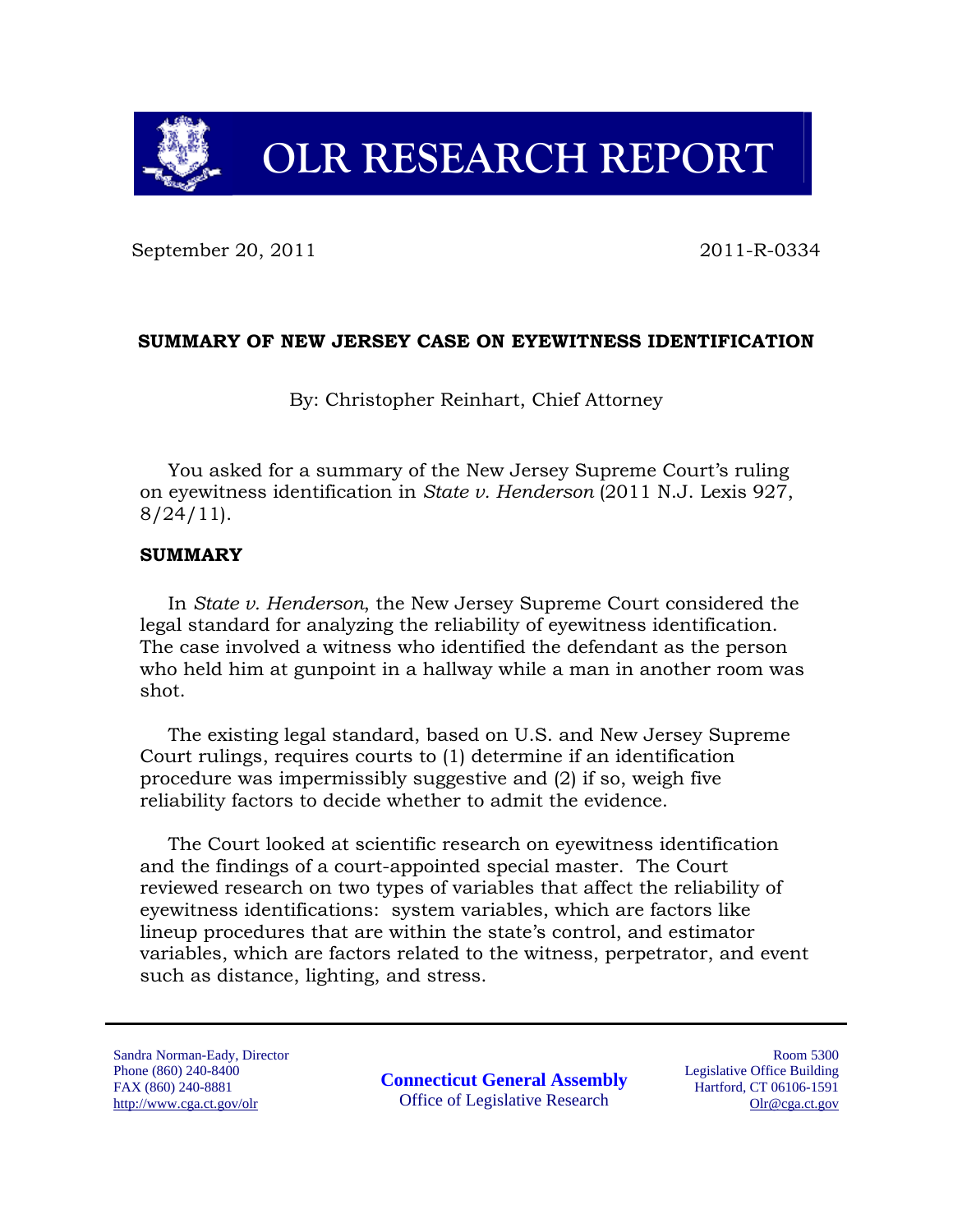The Court found that research widely accepted by the scientific community allowed it to reach conclusions on a number of these factors. It found the existing legal standard did not adequately meet its goals because it (1) does not offer an adequate measure of reliability, (2) does not sufficiently deter inappropriate police conduct, and (3) relies too heavily on the jury's ability to evaluate identification evidence. The Court revised the legal standard to require that all relevant system and estimator variables be explored at pretrial hearings if the defendant shows some evidence of suggestiveness. The Court also ordered new jury charges on eyewitness identification.

In this case, the Court found that suggestive comments by the investigating officers during the identification procedure entitled the defendant to a pretrial hearing, which he received. But the Court remanded the case for a new hearing based on its ruling. Except for the defendant and a companion case, the Court applied its ruling only to future cases beginning 30 days after the Court approves the new jury charges.

### **FACTS AND PROCEDURAL HISTORY**

James Womble was present when two men forcefully entered an apartment seeking money from Rodney Harper. Womble knew one of the men, George Clark. Clark shot Harper (who died nine days later) while the other person held Womble at gunpoint. Womble identified the defendant as the other person from a police photo array 13 days after the crime. The defendant claimed mistaken eyewitness identification.

The trial court held a hearing before admitting the identification and found that (1) a detective who was not the primary investigator presided over the identification procedure, (2) when Womble did not make a final identification the two investigating officers intervened and encouraged him to "do what you have to do and we'll be out of here," (3) Womble identified the defendant, and (4) Womble did not recant but testified that he felt one of the detectives was "nudging" him to choose the defendant and there was pressure to make a choice.

The trial court considered the two-part test based on U.S. and New Jersey Supreme Court precedents and found that nothing was improper or "so suggestive as to result in a substantial likelihood of misidentification at all."

Additional evidence about the identification was presented at trial, including Womble's testimony that he (1) ingested crack cocaine and alcohol on the night of the shooting, (2) interacted with the defendant in

September 20, 2011 **Page 2 of 9** 2011-R-0334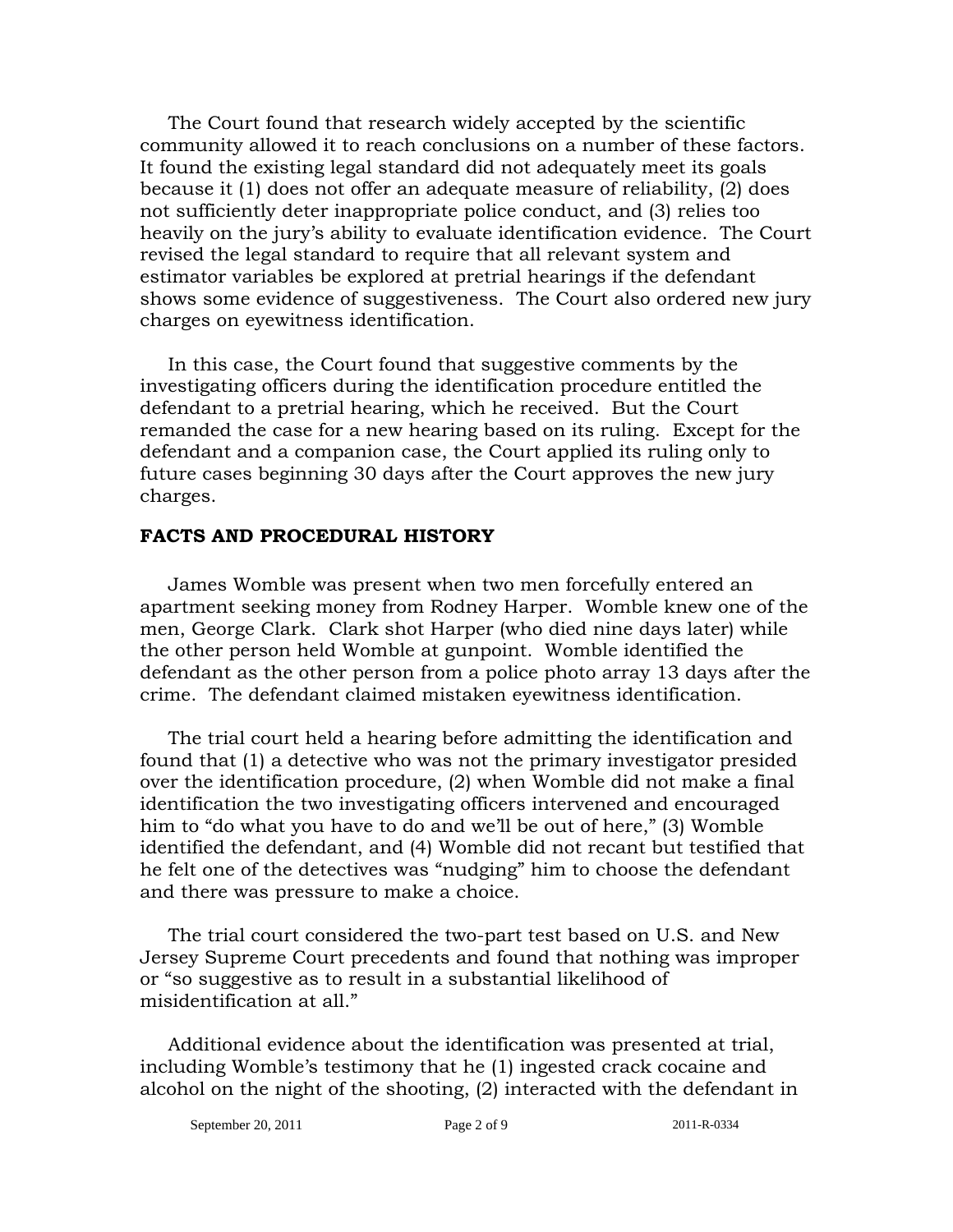a dark hallway, (3) remembered looking at the gun pointed at his chest, (4) smoked about two bags of crack cocaine each day after the shooting until police approached him on the  $10<sup>th</sup>$  day, (5) did not see anyone he recognized when he first looked at the photo array, (6) "really had to search deep" to make a final identification, and (7) was "sure" of his identification and identified the defendant from the stand.

The jury convicted the defendant on some but not all of the charges. On appeal, the Appellate Division presumed that the identification procedure was impermissibly suggestive under the two-part test because the officers violated guidelines issued by the attorney general and returned the case to the trial court for a hearing to determine whether the evidence was otherwise admissible. The state petitioned the Supreme Court for review. The Supreme Court agreed to hear the case and appointed a special master to evaluate scientific and other evidence about eyewitness identification.

#### **EXISTING TEST**

The New Jersey Supreme Court looked at the existing two-step test for admitting eyewitness identification evidence. Under this test, based on the U.S. Supreme Court's ruling in *Manson v. Braithwaite* (432 U.S. 98 (1977)) as adopted by the New Jersey Supreme Court in *State v. Madison* (109 N.J. 223 (1988)), the court must determine (1) if the identification procedure was impermissibly suggestive and (2) if so, whether the procedure resulted in a "very substantial likelihood of irreparable misidentification." In the second part of the test, the court considers the (1) witness' opportunity to view the person at the time of the crime, (2) witness' degree of attention, (3) accuracy of the witness' prior description, (4) level of certainty at the time of the confrontation, and (5) time between the crime and confrontation.

### **RESEARCH**

The Supreme Court noted prior cases in which it stated that eyewitness misidentification is widely recognized as the greatest cause of wrongful convictions in the country. It stated that studies reveal "a troubling lack of reliability in eyewitness identifications."

The Court stated that more than 2,000 studies related to eyewitness identification have been published in the last 30 years and research about memory since *Manson* casts doubt on some commonly held views and calls into question the current legal framework.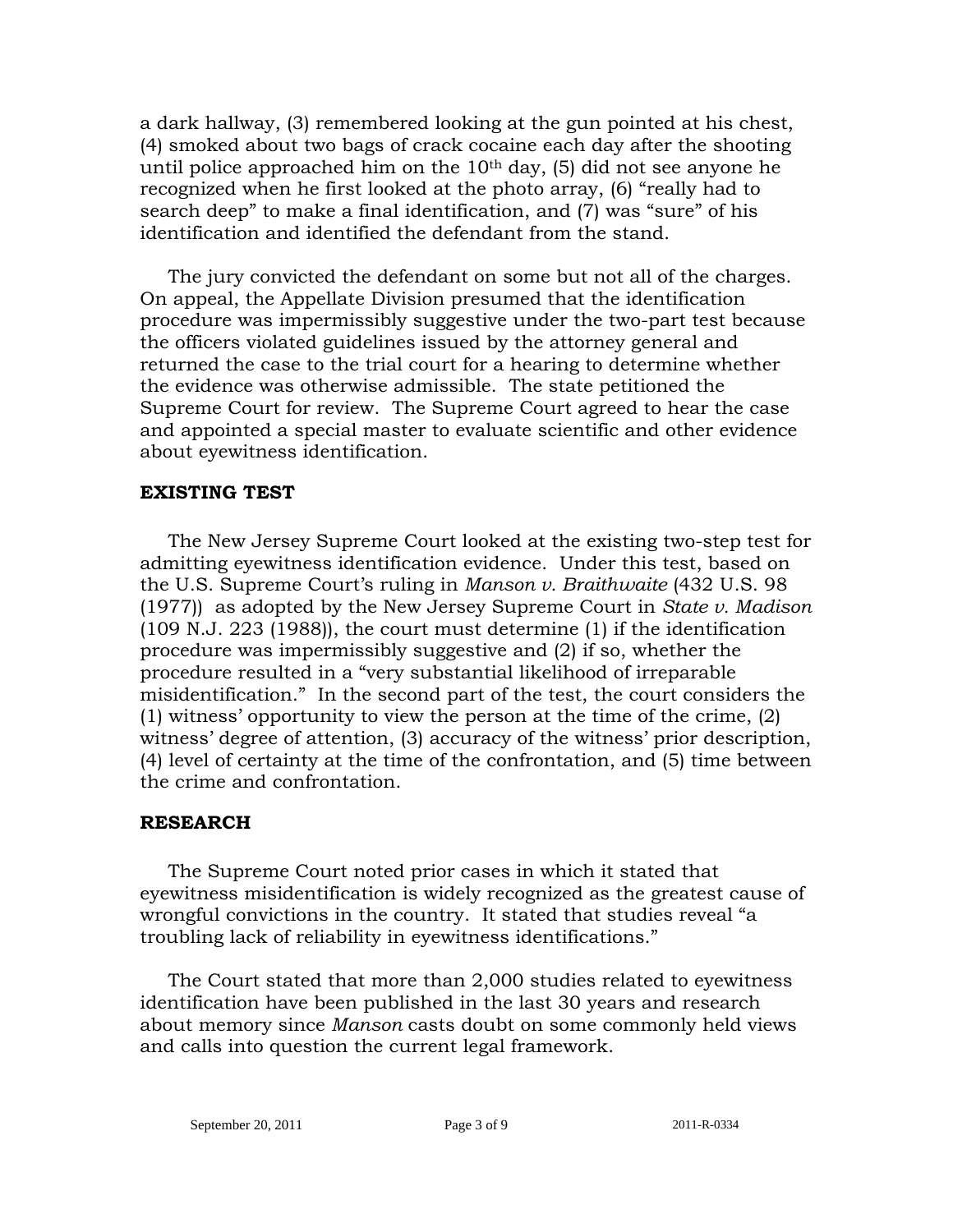The special master found a broad consensus within the scientific community on the relevant scientific issues. The Court agreed with him that the science abundantly shows the vagaries of memory encoding, storage, and retrieval; malleability of memory; contaminating effects of extrinsic information; influence of police interview techniques and identification procedures; and other factors that bear on reliability.

### *System Variables*

The Court considered the research and special master's findings on system variables, which are factors within the states control such as lineup procedures. The court reached the following conclusions.

- 1. Blind administration: The failure to perform blind lineups, when the administrator does not know who the suspect is (a "double blind" lineup) or knows who the suspect is but shields himself or herself from knowing where the suspect is in the lineup (a "blind lineup"), can increase the likelihood of misidentification.
- 2. Lineup construction: Courts should consider whether a lineup is poorly constructed when evaluating admissibility and when appropriate should tell jurors that poorly constructed or biased lineups can effect reliability and enhance a witness' confidence. The court should consider factors that can affect a lineup such as whether the suspect stands out, how many fillers are used, and whether there is more than one suspect in the lineup.
- 3. Avoiding feedback and recording confidence: Feedback confirming a witness' choice can distort memory. A witness' confidence in his or her choice must be recorded in his or her own words before any possible feedback. The court required, using its supervisory powers under the state constitution, police officers to (a) make a full record of the witness' statement of confidence and (b) avoid giving feedback.
- 4. Multiple viewings: Mugshot exposure occurs when the witness views a set of photos, makes no identification, and then selects someone seen in the earlier lineup in a later identification procedure. Mugshot commitment occurs when the witness identifies a photo that is then used in a later lineup. These practices can affect the reliability of a witness' ultimate identification and create a greater risk of misidentification. Officers should attempt to shield witnesses from viewing suspects or fillers more than once.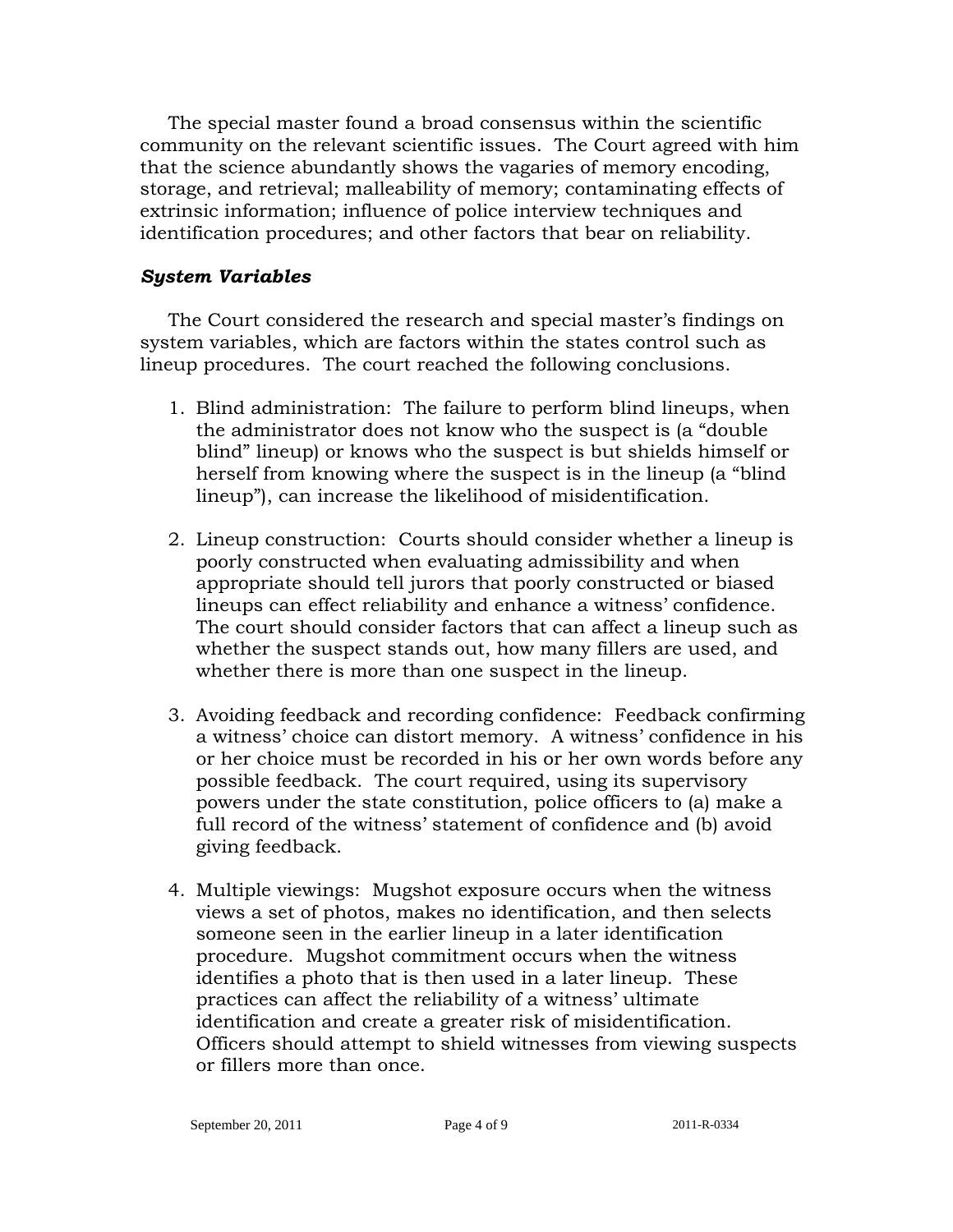- 5. Simultaneous or sequential lineups: Research continues to develop comparing lineups where witnesses view all the people in the lineup at the same time or one at a time. There is insufficient authoritative evidence accepted by scientific experts to make a finding on these lineup procedures.
- 6. Composites: More accepted research is needed before making a finding on the effect composites have on a witness.
- 7. Showups or single person lineups that often occur at the scene of the crime soon after its commission: The record casts doubt on the reliability of showups when they occur more than two hours after an event. Administrators should instruct witnesses that the person they are about to view may or may not be the culprit and they should not feel compelled to make an identification. Lineups are preferable because showups, while sometimes necessary, are inherently suggestive.

# *Estimator Variables*

The court considered the research and special master's findings on estimator variables, which are factors related to the witness, perpetrator, and event. The court reached the following conclusions.

- 1. Stress: High levels of stress are likely to affect the reliability of a witness' identification but there is no precise measure of "high stress" and it must be assessed in individual cases.
- 2. Weapon focus: When an interaction is brief, the presence of a visible weapon can affect the reliability of a witness' identification and the accuracy of his or her description of the perpetrator.
- 3. Duration: The amount of time an eyewitness observes an event may affect reliability. Witnesses consistently tend to overestimate short durations particularly when much was going on or the event was particularly stressful.
- 4. Distance and lighting: Greater distance and poor lighting can diminish reliability.
- 5. Witness characteristics: Characteristics like age and level of intoxication can affect reliability. But, based on the record, a standard jury instruction on the reliability of older eyewitnesses is not appropriate for all cases.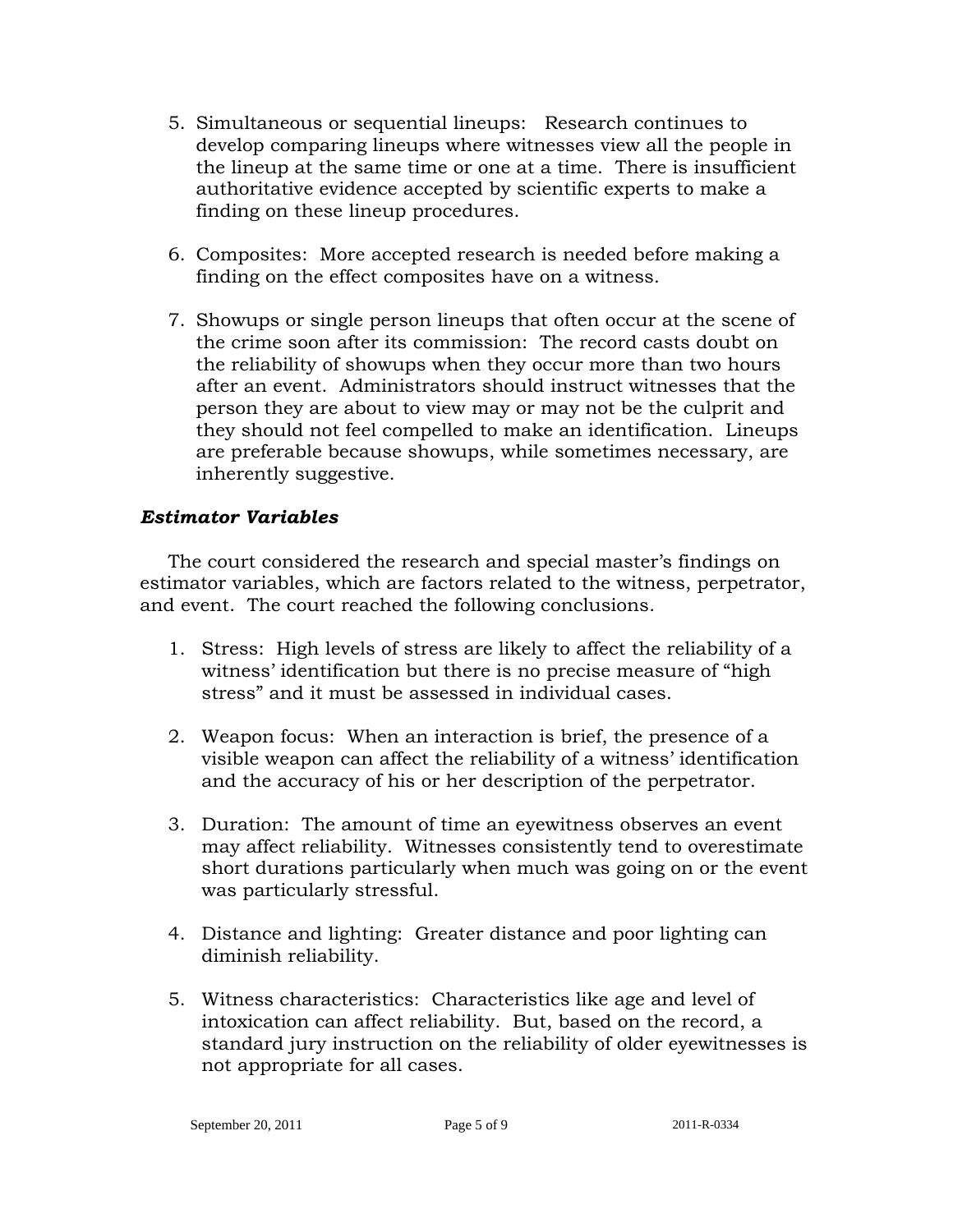- 6. Characteristics of the perpetrator: Disguises and changes in facial features can affect a witness' ability to remember and identify someone.
- 7. Memory decay: Memories fade with time; thus there is a greater possibility that a witness' memory of the perpetrator will weaken as time passes. But researchers cannot pinpoint when a person's recall becomes unreliable.
- 8. Race-bias: The court previously recognized that a witness may have more difficulty making a cross-racial identification and it continues to be a factor that can affect reliability.
- 9. Private actors: Based on the record, co-witnesses and others can affect an identification's reliability and the witness' confidence. Using the court's constitutional supervisory powers, the court directs police officers to ask witnesses, as part of the identification process, questions to elicit whether the witness spoke with anyone about the identification and, if so, what was discussed. This information must be recorded and disclosed to defendants. Witnesses must be instructed not to discuss the identification with fellow witnesses or get information from other sources.
- 10. Speed of identification: There is a lack of consensus in the scientific community on whether the speed of identification is a reliable indicator of accuracy. To the extent it is relevant, researchers caution that it can only be considered if the lineup is fair and unbiased.

# **REVISED LEGAL STANDARD**

The Court stated, "When social scientific experiments in the field of eyewitness identification produce 'an impressive consistency in results,' those results can constitute adequate data on which to base a ruling…we recognize that a number of system and estimator variable can affect the reliability of eyewitness identification."

The Court found that under the existing test, (1) defendants must show that police procedures were "impermissibly suggestive" before courts can consider estimator variable that can affect reliability; (2) three of the five reliability factors rely on self-reporting by the eyewitness which may be skewed by suggestive procedures; (3) more suggestive police procedures may not be deterred because they may result in witnesses who appear more confident in their identifications; (4) suppression of the evidence is the only sanction available which does not account for the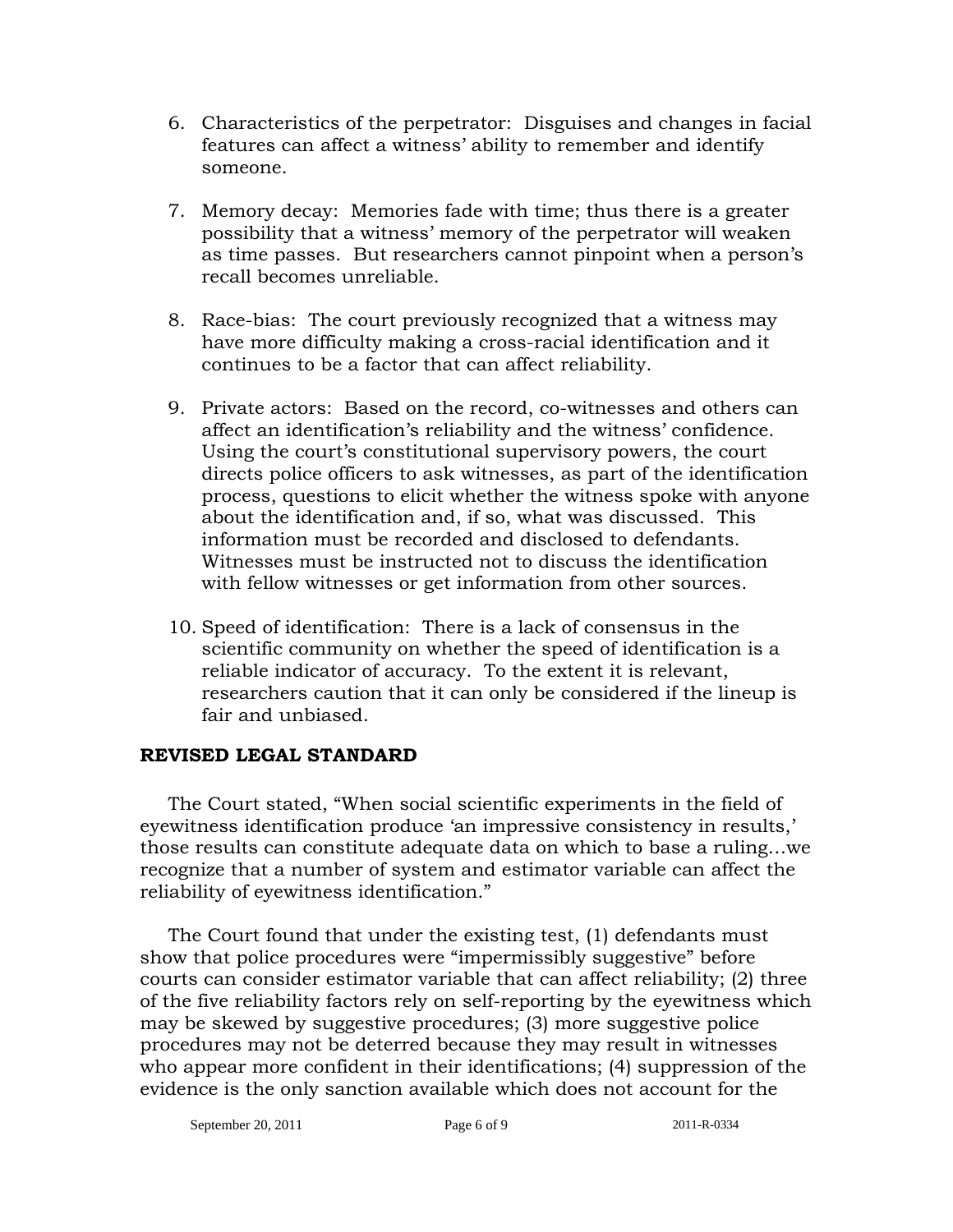complexities of identification evidence; and (5) courts routinely use the five factors as a checklist rather than looking at the totality of the circumstances.

The court ruled it must revise the legal standard for assessing eyewitness identification evidence because it (1) does not offer an adequate measure of reliability, (2) does not sufficiently deter inappropriate police conduct, and (3) relies too heavily on the jury's ability to evaluate identification evidence.

The new standard (1) must allow the court to explore and weigh all relevant system and estimator variables at a pretrial hearing when there is evidence of suggestiveness, (2) cannot be heavily weighted by factors that can be corrupted by suggestiveness, (3) must meaningfully promote deterrence, (4) must help jurors understand and evaluate the effects that various factors have on memory, and (5) must be flexible enough to guarantee fair trials to defendants and protect the state's interest in presenting critical evidence at trial.

Under the new test, the Court placed the initial burden of showing some evidence of suggestiveness that could lead to misidentification on the defendant. This evidence must generally be tied to a system variable. The state must then offer proof that the identification is reliable, accounting for system and estimator variables. The court can end the hearing any time it finds the allegation of suggestiveness is groundless. The court can suppress the identification evidence if, after weighing the evidence and looking at the totality of the circumstances, the defendant shows a very substantial likelihood of irreparable misidentification. If the evidence is admitted, the court must provide an appropriate, tailored jury instruction.

In evaluating evidence of suggestiveness to trigger a hearing, courts must consider the following non-exhaustive list of system variables.

- 1. Blind administration: Was a double-blind lineup used and if doing so was impractical, was a method used so the administrator did not know where the suspect appeared?
- 2. Pre-identification instructions: Did the administrator provide neutral pre-identification instructions that the suspect may not be in the lineup and the witness should not feel compelled to make an identification?
- 3. Lineup construction: Did the lineup contain only one suspect and at least five fillers? Did the suspect stand out from others?

September 20, 2011 Page 7 of 9 2011-R-0334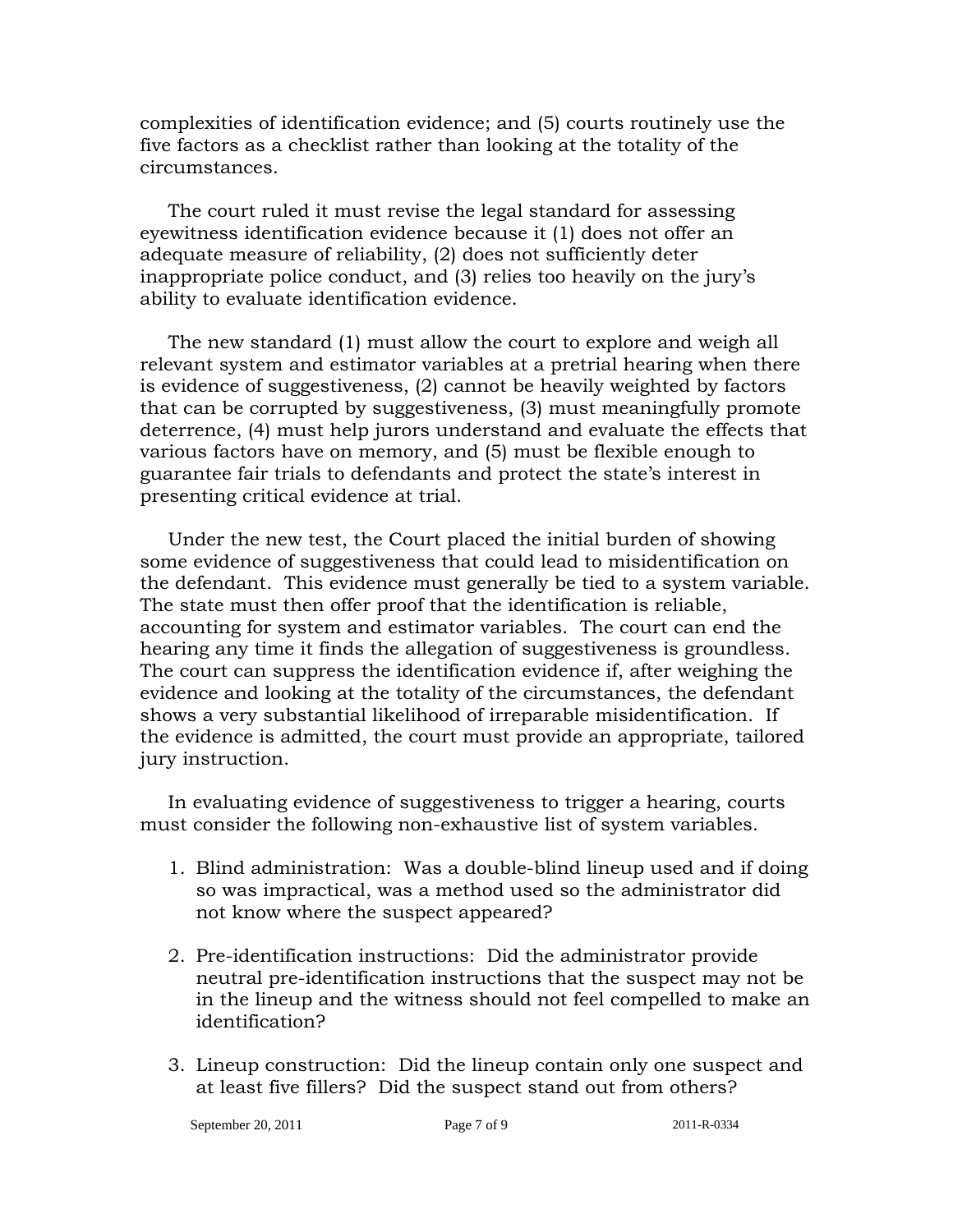- 4. Feedback: Did the witness receive any information or feedback about the suspect or crime before, during, or after the procedure?
- 5. Recording confidence: Did the administrator record the witness' statement of confidence immediately after the identification and before the possibility of confirmatory feedback?
- 6. Multiple viewings: Did the witness view the suspect more than once as part of multiple identification procedures? Did police use the same fillers more than once?
- 7. Showups: Did the police perform a showup more than two hours after an event? Did the police warn the witness that the suspect may not be the perpetrator and that the witness should not feel compelled to make an identification?
- 8. Private actors: Did law enforcement elicit from the eyewitness whether he or she had spoken with anyone about the identification and, if so, what was discussed?
- 9. Other identifications made: Did the eyewitness initially make no choice or choose a different suspect or filler?

If proof of suggestiveness remains, courts must consider the above system variables and the following non-exhaustive list of estimator variables to evaluate the identification's overall reliability.

- 1. Stress: Did the event involve a high level of stress?
- 2. Weapon focus: Was a visible weapon used during a crime of short duration?
- 3. Duration: How much time did the witness have to observe the event?
- 4. Distance and lighting: How close were the witness and perpetrator? What were the lighting conditions at the time?
- 5. Witness characteristics: Was the witness under the influence of alcohol or drugs? Was age a relevant factor under the circumstances of the case?